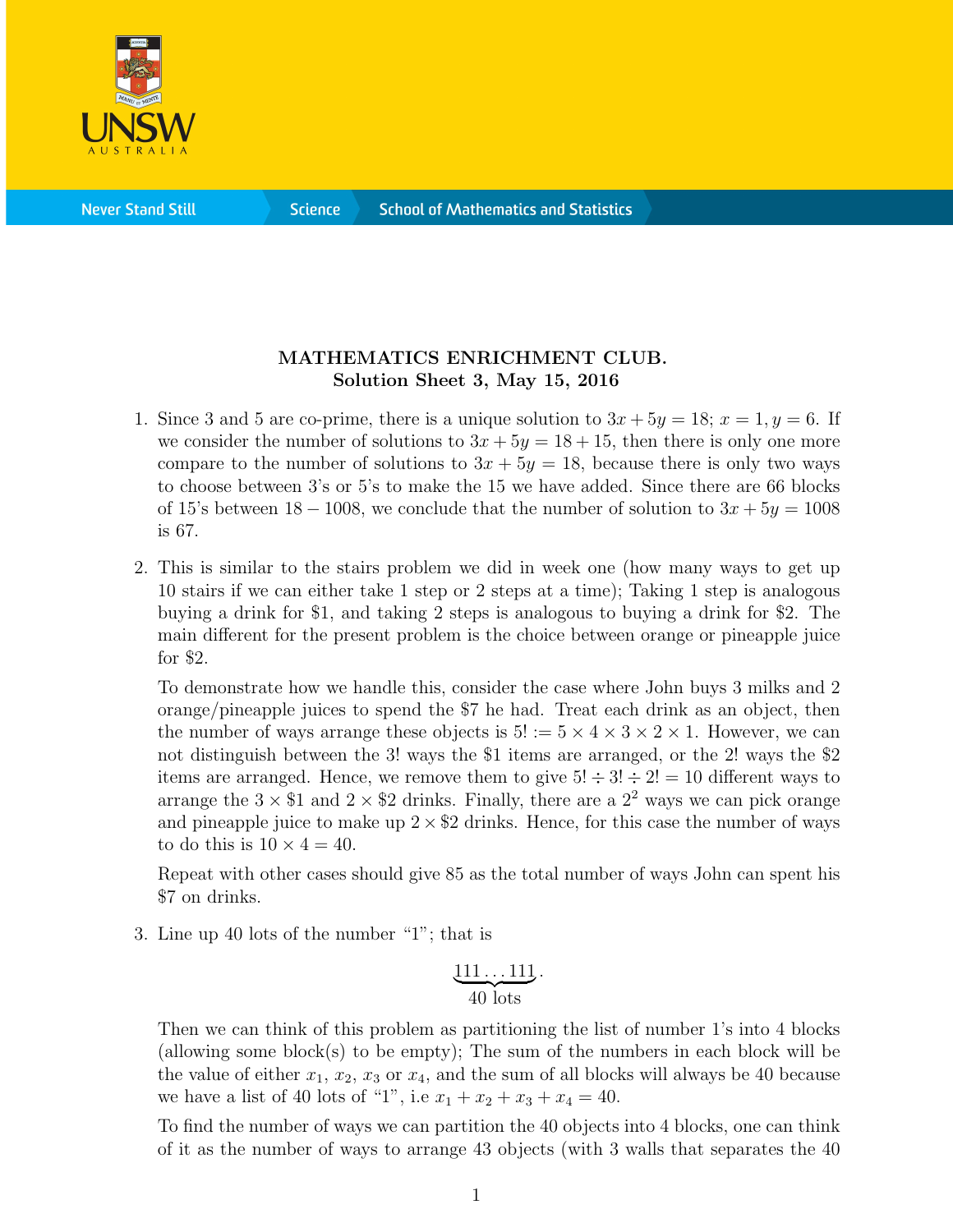objects into blocks). The total number of ways we can do this is 43!, but we don't care about how the objects are arrange because they are all 1's, nor do we care about how the walls are arranged. Hence, the number of solutions is  $43! \div 40! \div 3! = 12341$ .

- 4. This is a straightforward application of integration by parts [https://en.wikipedia.](https://en.wikipedia.org/wiki/Integration_by_parts) [org/wiki/Integration\\_by\\_parts](https://en.wikipedia.org/wiki/Integration_by_parts). The solution is  $5! = 120$ .
- 5. Let  $r_1, r_2$  be the remainder when the integers  $x_1, x_2$  is divided by some integer d respectively. One can show that the remainder of  $x_1 + x_2$  divided by d is  $r_1 + r_2$ , and the remainder of  $x_1 \times x_2$  is  $r_1 \times r_2$  (write  $x_1, x_2$  in quotient and remainder form, then computer  $x_1 + x_2/x_1 \times x_2$ .

The remainder of  $1^n$  divided by 7 is aways 1.

The remainder of  $2^1$  divided by 7 is 2. Hence, the remainder of  $2^2 = 2 \times 2$  divided by 7 is  $2 \times 2 = 4$ . Similarly, the remainder of  $2^3 = 2^2 \times 2$  divided by 7 is  $4 \times 2 = 8$ , which is the same as 1. Finally, the remainder of  $2^4 = 2^3 \times 2$  divided by 7 is  $1 \times 2 = 2$ . Since the remainder of  $2^4$  divided by 7 is the same as  $2^1$ , if we keep increasing the power n in  $2<sup>n</sup>$  we would expect the remainders to be 2, 4, 1 repeating, because we are multiplying the remainder by the same factor of 2 each time.

Analogously, the remainders of  $4^n$  divided by 7 are 4, 2, 1 repeating.

Therefore, the remainder of  $1^n + 2^n + 4^n$  divided by 7 is  $1 + 2 + 4$ ,  $1 + 4 + 2$ ,  $1 + 1 + 1$ repeating, which is the same as  $0, 0, 3$  repeating. Thus, we can argue that  $2/3$  of 999 the numbers between  $0 < n < 1000$  makes  $1^n + 2^n + 4^n$  divisible by 7.

6. Draw the line  $BO$ , where O is the origin of the circle; see below. From the figure, we can easily find x using Pythagoras on the 2 right angled triangles. The length of  $BC$ is twice that of  $x - 2$ .